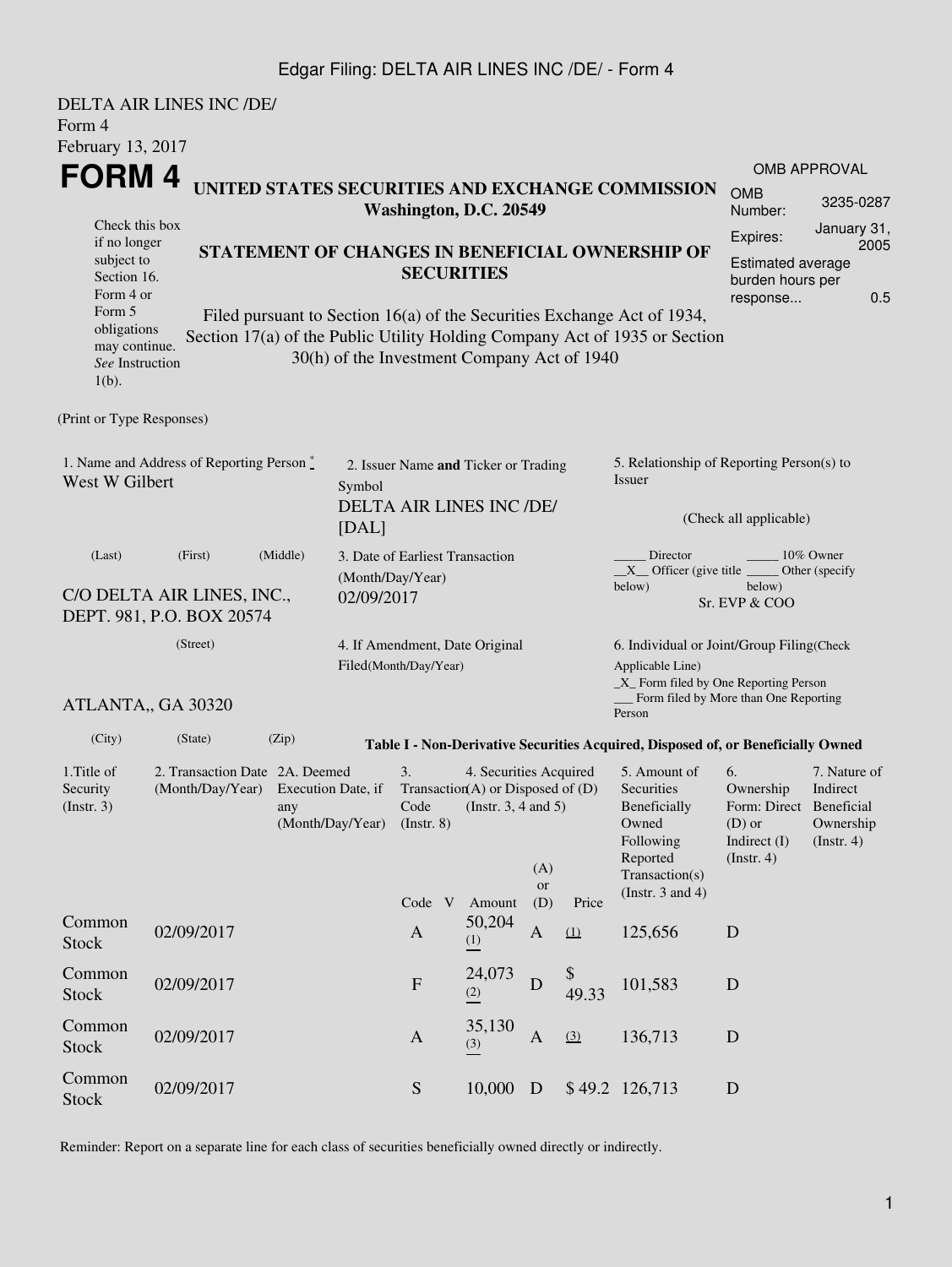#### Edgar Filing: DELTA AIR LINES INC /DE/ - Form 4

**Persons who respond to the collection of information contained in this form are not required to respond unless the form displays a currently valid OMB control number.** SEC 1474 (9-02)

**Table II - Derivative Securities Acquired, Disposed of, or Beneficially Owned (***e.g.***, puts, calls, warrants, options, convertible securities)**

| 1. Title of      | $\overline{2}$ . | 3. Transaction Date 3A. Deemed      |                  | 4.                | 5.              | 6. Date Exercisable and |            | 7. Title and |                       | 8. Price of      | 9. Nu     |
|------------------|------------------|-------------------------------------|------------------|-------------------|-----------------|-------------------------|------------|--------------|-----------------------|------------------|-----------|
| Derivative       | Conversion       | (Month/Day/Year) Execution Date, if |                  | TransactionNumber |                 | <b>Expiration Date</b>  |            | Amount of    |                       | Derivative       | Deriy     |
| Security         | or Exercise      |                                     | any              | Code              | of              | (Month/Day/Year)        |            | Underlying   |                       | Security         | Secur     |
| $($ Instr. 3 $)$ | Price of         |                                     | (Month/Day/Year) | $($ Instr. $8)$   | Derivative      |                         |            | Securities   |                       | $($ Instr. 5 $)$ | Bene      |
|                  | Derivative       |                                     |                  |                   | Securities      |                         |            |              | (Instr. $3$ and $4$ ) |                  | Owne      |
|                  | Security         |                                     |                  |                   | Acquired        |                         |            |              |                       |                  | Follo     |
|                  |                  |                                     |                  |                   | $(A)$ or        |                         |            |              |                       |                  | Repo      |
|                  |                  |                                     |                  |                   | Disposed        |                         |            |              |                       |                  | Trans     |
|                  |                  |                                     |                  |                   | of $(D)$        |                         |            |              |                       |                  | $($ Instr |
|                  |                  |                                     |                  |                   | $($ Instr. 3,   |                         |            |              |                       |                  |           |
|                  |                  |                                     |                  |                   | $4$ , and $5$ ) |                         |            |              |                       |                  |           |
|                  |                  |                                     |                  |                   |                 |                         |            |              | Amount                |                  |           |
|                  |                  |                                     |                  |                   |                 |                         |            |              | or                    |                  |           |
|                  |                  |                                     |                  |                   |                 | Date                    | Expiration | Title        | Number                |                  |           |
|                  |                  |                                     |                  |                   |                 | Exercisable             | Date       |              | of                    |                  |           |
|                  |                  |                                     |                  | Code V            | $(A)$ $(D)$     |                         |            |              | <b>Shares</b>         |                  |           |
|                  |                  |                                     |                  |                   |                 |                         |            |              |                       |                  |           |
|                  |                  |                                     |                  |                   |                 |                         |            |              |                       |                  |           |

## **Reporting Owners**

| <b>Reporting Owner Name / Address</b>                                                          | <b>Relationships</b> |              |               |       |  |  |  |
|------------------------------------------------------------------------------------------------|----------------------|--------------|---------------|-------|--|--|--|
|                                                                                                | Director             | $10\%$ Owner | Officer       | Other |  |  |  |
| West W Gilbert<br>C/O DELTA AIR LINES, INC., DEPT. 981<br>P.O. BOX 20574<br>ATLANTA,, GA 30320 |                      |              | Sr. FVP & COO |       |  |  |  |
| <b>Signatures</b>                                                                              |                      |              |               |       |  |  |  |
| /s/ Jan M. Davidson as attorney-in-fact for W. Gilbert<br>West                                 |                      |              | 02/13/2017    |       |  |  |  |
| **Signature of Reporting Person                                                                |                      |              | Date          |       |  |  |  |

# **Explanation of Responses:**

- If the form is filed by more than one reporting person,  $\text{see}$  Instruction 4(b)(v).
- **\*\*** Intentional misstatements or omissions of facts constitute Federal Criminal Violations. *See* 18 U.S.C. 1001 and 15 U.S.C. 78ff(a).

**(1)** 2017. The grant of the performance awards was approved by the Personnel & Compensation Committee of Delta's Board of Directors Settlement of performance awards granted under Delta's 2014 long-term incentive program which were earned effective February 9, (the "Committee") and is exempt from Section 16(b) of the Securities Exchange Act of 1934 under Rule 16b-3(d).

**(2)** program. This withholding was approved by the Committee and is exempt from Section 16(b) of the Securities Exchange Act of 1934 Shares withheld for payment of tax liability upon settlement of the performance awards earned under Delta's 2014 long-term incentive under Rules 16b-3(d)(1) and 16b-3(e).

**(3)** will vest pursuant to the terms of the award agreement. This grant was approved by the Committee and is exempt from Section 16(b) of The Committee granted Mr. West 35,130 shares of restricted common stock under Delta's 2017 long-term incentive program. The shares the Securities Exchange Act of 1934 under Rule 16b-3(d).